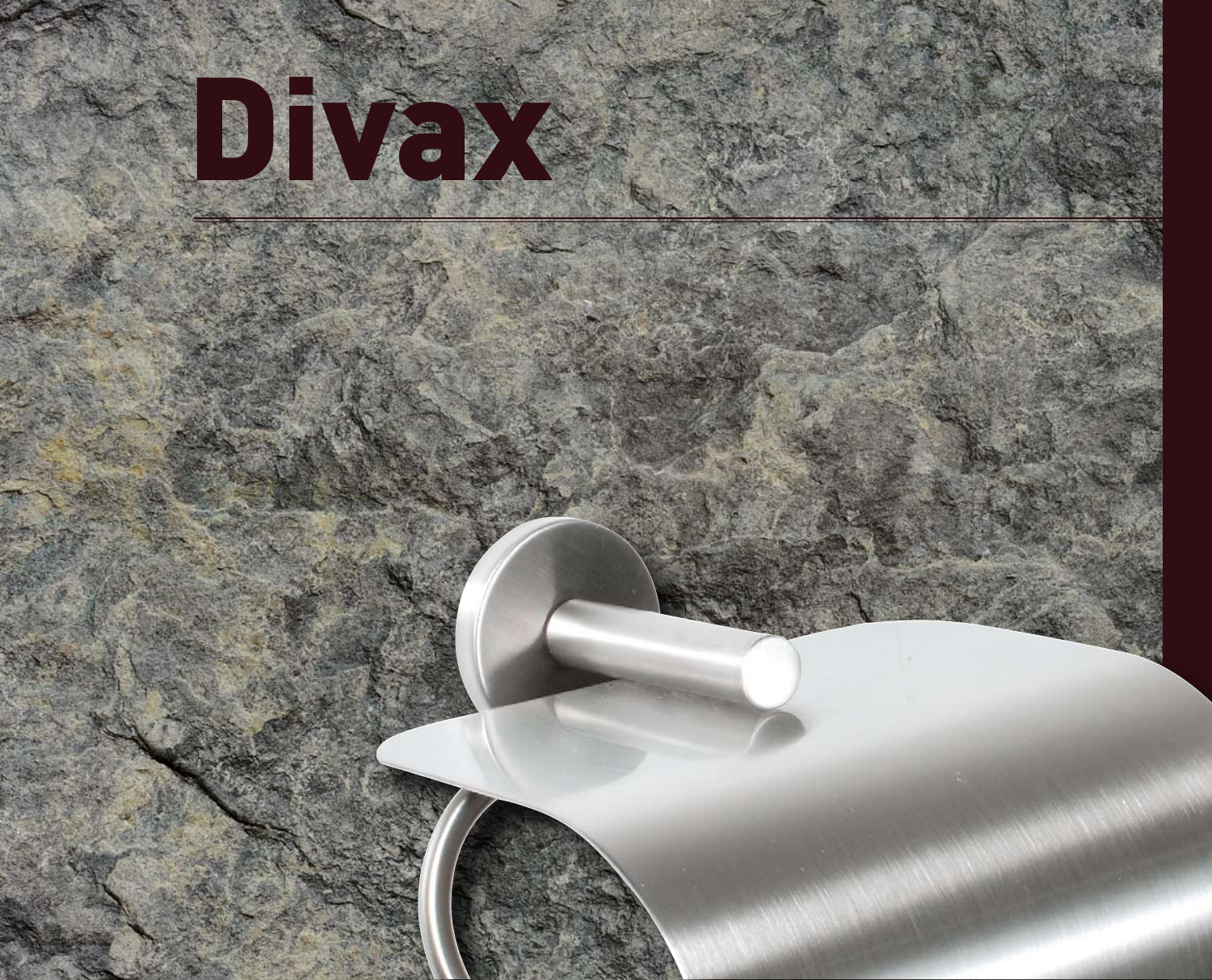## Made in Stainless steel AISI 304 14 mm. Ø

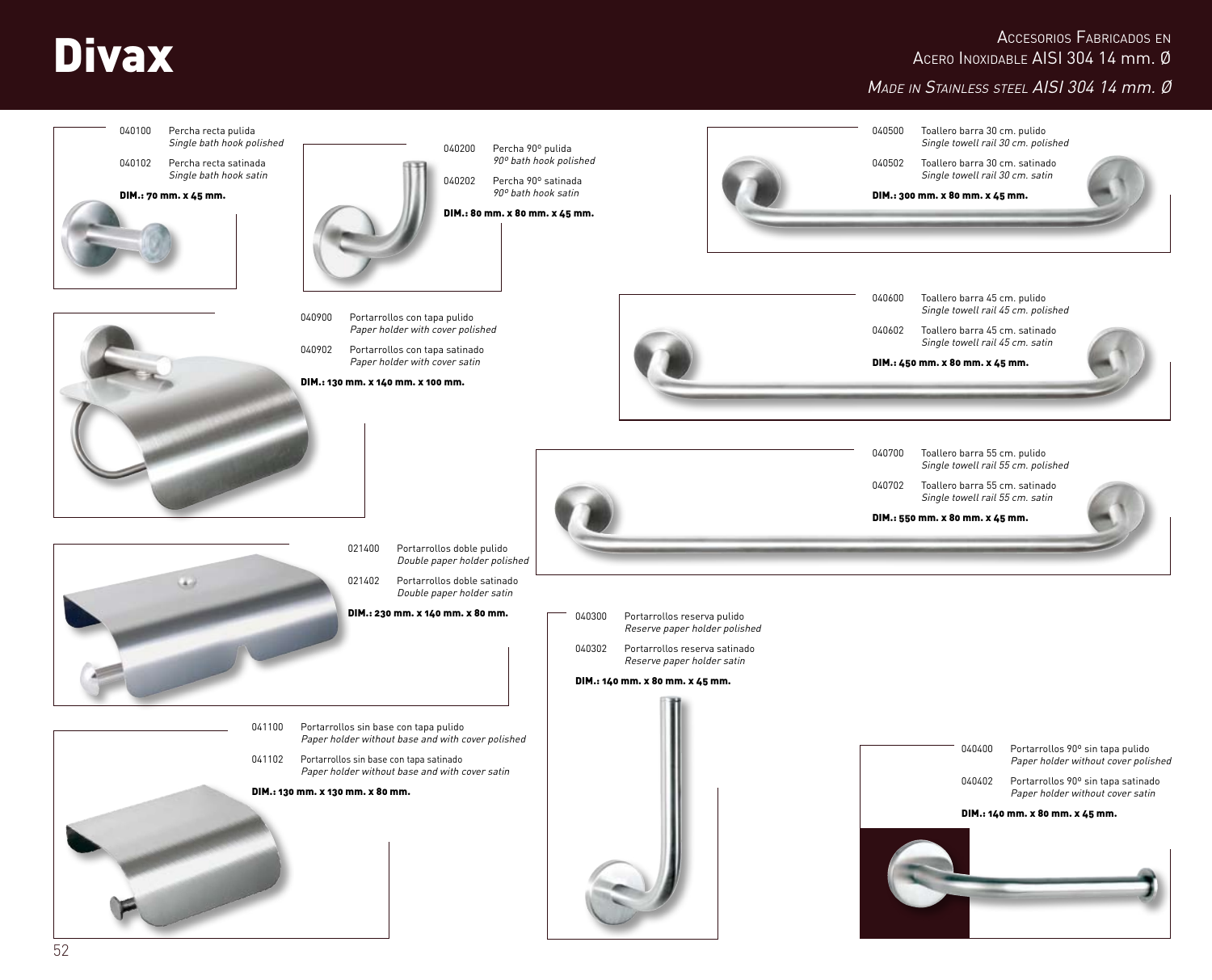## **Divax**